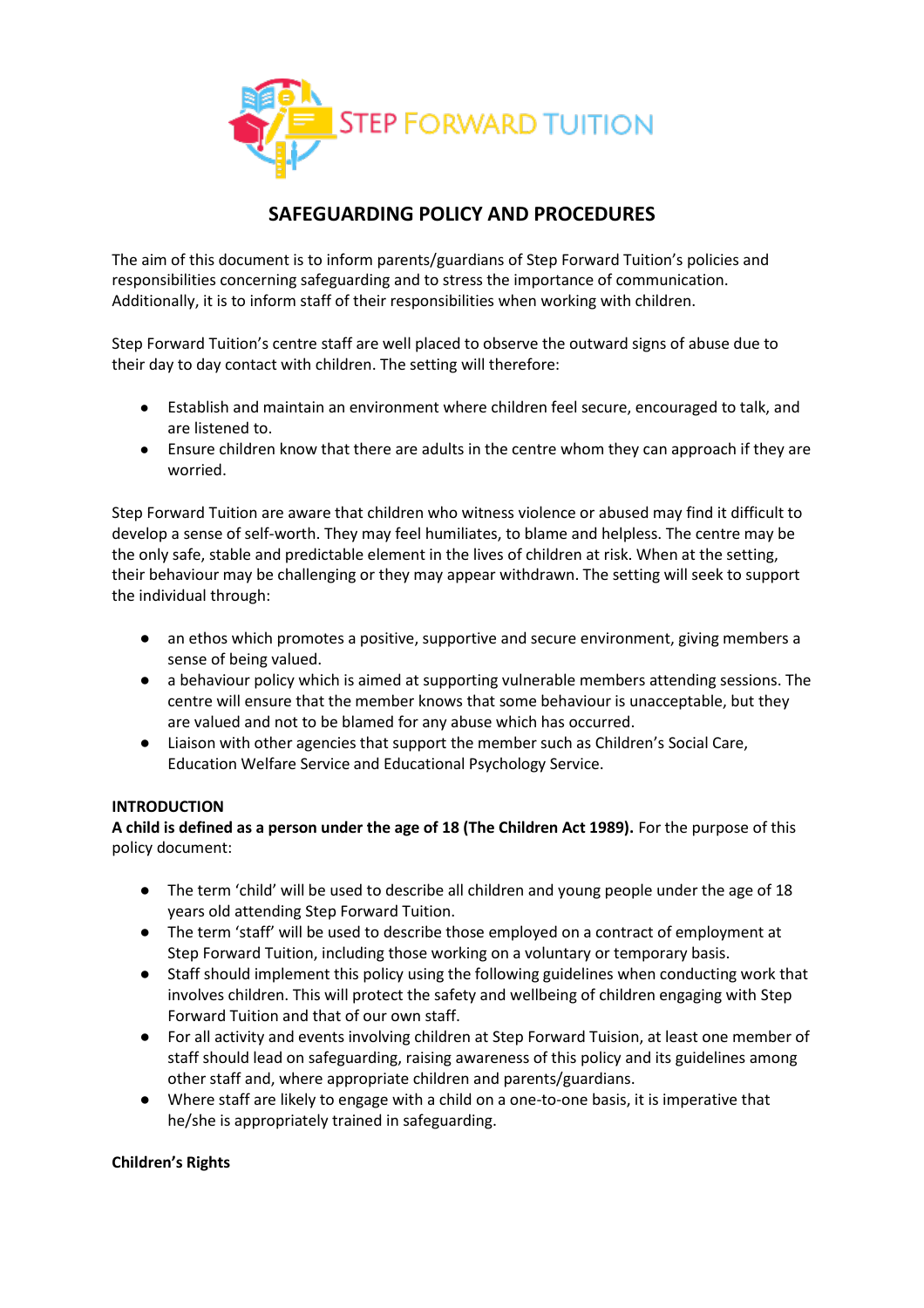All children have needs and rights:

- The need for physical care and attention
- The need for intellectual stimulation
- The need for emotional love and security
- The need for social contact and relationships
- The right to have their needs met and satisfied
- The right to be protected from neglect, abuse and exploitation
- The right to be protected from discrimination
- The right to be treated as an individual

### **How children's concerns and expressions of need are perceived and responded to**

Staff need to appreciate that children communicate their worries and concerns in different ways. Direct verbal expression is less likely than; e.g. behaviour changes or activity giving cause for concern - perhaps a piece of writing which gives rise to some thought of "inappropriate" activity or knowledge beyond a child's years, flinching when a hand or arm is raised innocently as if scared of being struck, unusual depression, unexplained bruising, burns, cyst, injuries etc.

Above all, children and young people who are in need or trouble always deserve and need someone:

- Who will listen
- Who will not make judgements
- Who will not make false promises about keeping a secret when that is not possible
- Who will not reject what they are saying as untrue

A troubled child or young person will need to be reassured that their needs are being put first, not being put second fiddle to other concerns. The staff member is in a unique position in terms of sympathetic environment and of trust.

#### **Suitability and Nature of Physical Environment**

The layout of the activity, premises and sites have been considered in terms of a child's safety, including from a safeguarding viewpoint. A Risk Assessment is conducted annually in consideration of physical risks.

#### **Step Forward Tuition's Safeguarding Policy**

In our provision for children, Step Forward Tuition will ensure that:

- The welfare of the child is paramount
- All children, whatever their age, culture, socio-economic background, ability, language, religious beliefs, racial origins, disability, gender and/or sexual identity have the right to protection from abuse.
- All suspicions and allegations of abuse will be taken seriously and responded to swiftly and appropriately.
- All staff have a responsibility to report concerns to the appropriate safeguarding lead member of staff asap.

#### **Policy Statement**

Step Forward Tuition staff have a professional duty to take such steps that, in the circumstances of a care setting, are reasonable to see that the child is safe from harm whilst involved in Step Forward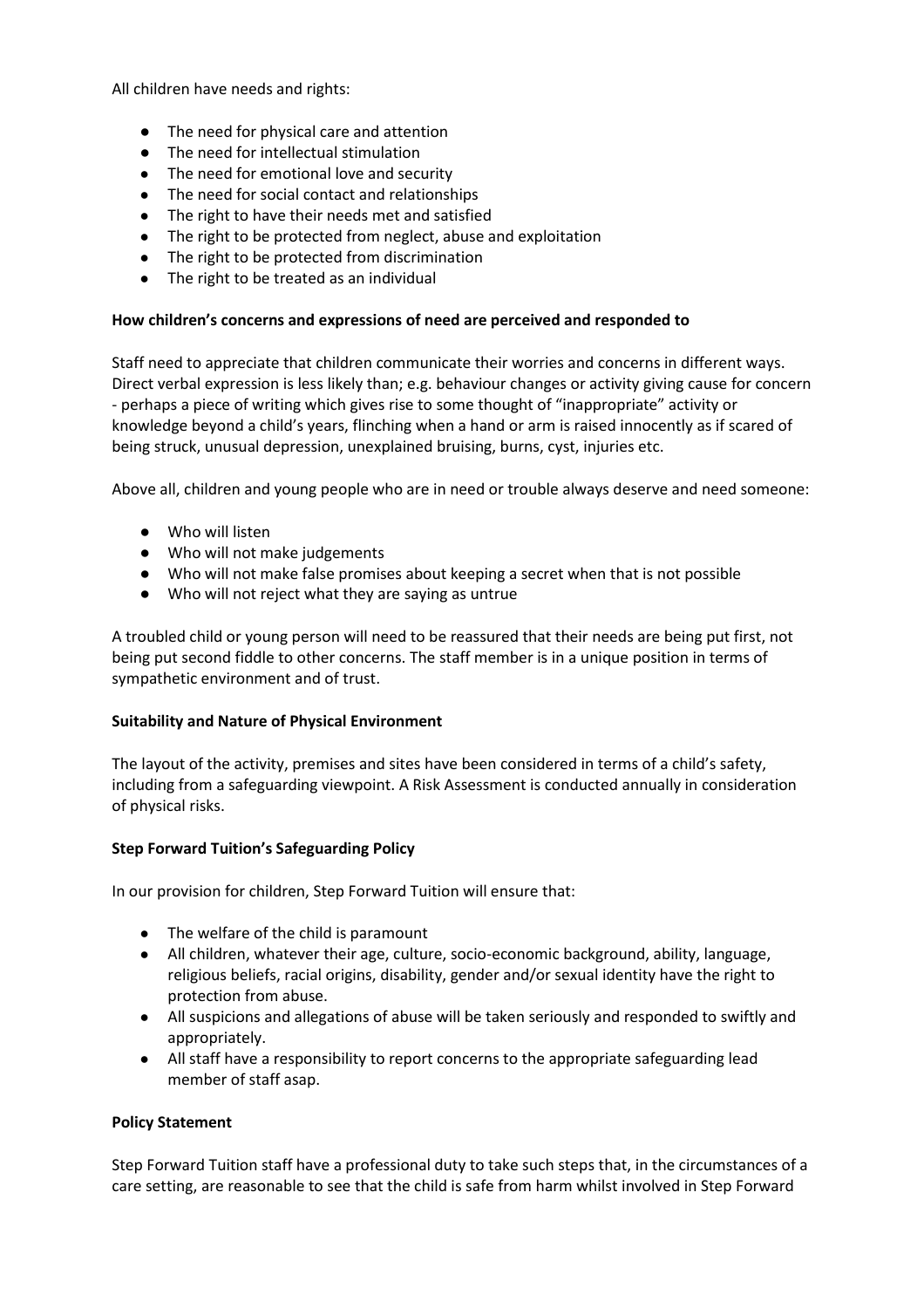Tuition activities. All children have a right to protection, and the needs of disabled children and others who may be particularly vulnerable must be considered. Step Forward Tuition will ensure the safety and protection of all children involved in its activities through adherence to the safeguarding guidelines it has adopted.

# **Policy Aims**

The aim of the Step Forward Tuition Safeguarding Policy is to promote good practice:

- Providing children and young people with appropriate safety and protection whilst visiting/in the care of Step Forward Tuition.
- Allow all staff to make informed and confident responses to specific safeguarding issues.

# **Policy Implementation**

The Step Forward Tuition Safeguarding Policy will be implemented by adhering to the policy guidelines within this document. All staff who work with children must adhere to this policy.

The guidelines cover three main areas:

- Staff recruitment, support and training
- Staff conduct
- Safeguarding procedures

# **Staff Recruitment, Support and Training**

For staff working with children at Step Forward Tuition, safe recruitment will be ensured by checking their suitability to work with children including:

- 1. Suitability questions at interview.
- 2. All staff complete a suitability self-declaration.
- 3. An Enhanced DBS check every three years.
- 4. Two dated references requesting details of their previous experience and suitability to work with children. Where available, one must be from their most recent employer.
- 5. A record of staff's current and past history of physical and mental health.

# **Staff Training covers:**

- 1. Induction training in Health and Safety, Fire Safety, Safeguarding and Behaviour Management.
- 2. All staff to read the Step Forward Tuition's Safeguarding Policy & Procedures annually.
- 3. Safeguarding training refreshed annually and record on staff training records.
- 4. A radicalisation module on the signs and symptoms of radicalisation, how to protect children from terrorism or extremism, and The Prevent Duty.
- 5. Awareness of Female Genital Mutilation (FGM) to cover an understanding of key issues, risk factors, high risk absences, symptoms, long term health problems, legislation and how to share information to ensure a person at risk of FGM is referred to the appropriate support.
- 6. Awareness of safeguarding issues will continue to be addressed through on-going training and workshops.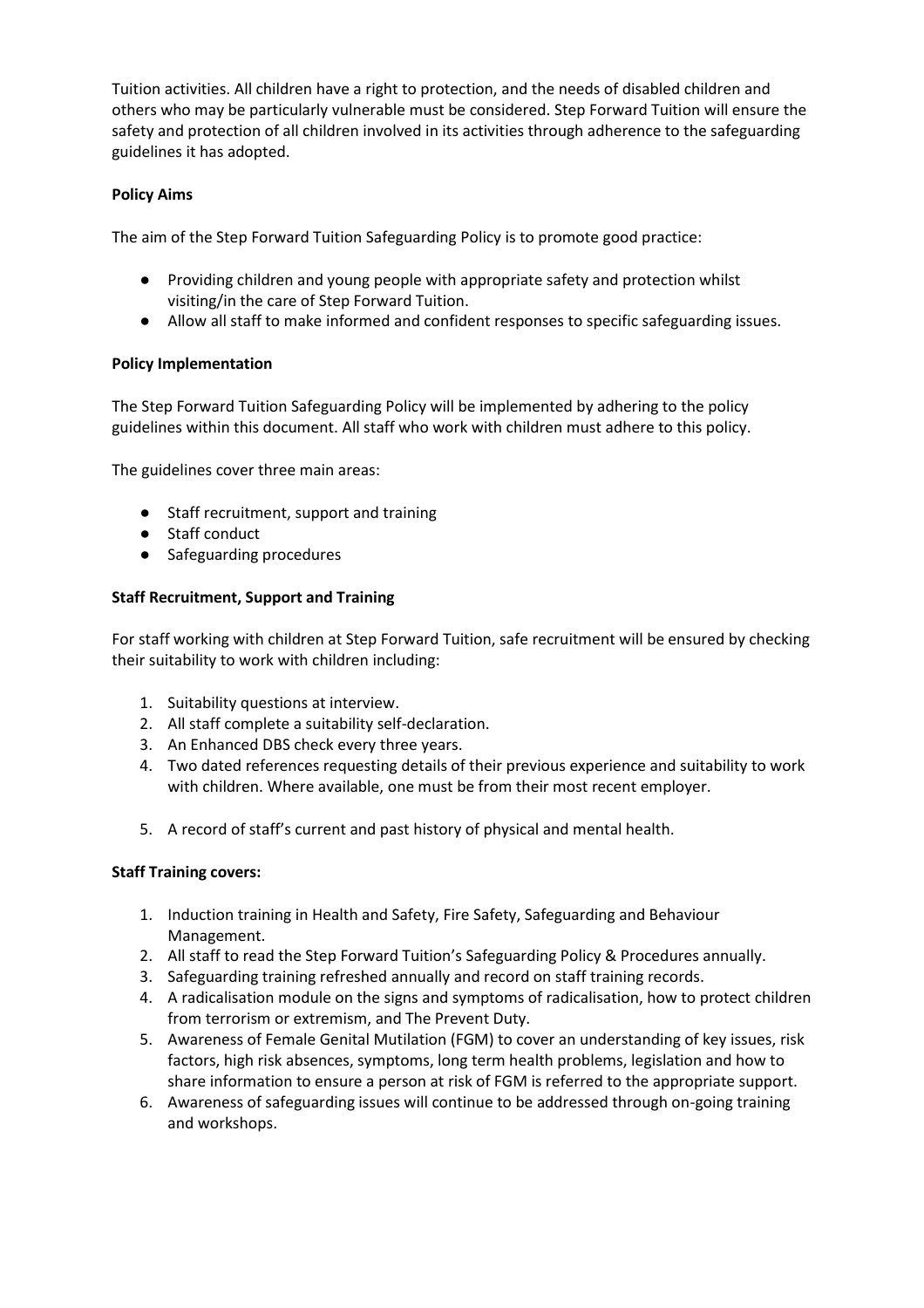The Centre Designated Safeguarding Officer has undertaken Advanced Safeguarding Training and The Prevent Duty awareness training, and is able to provide advice and support to other members of staff on protecting children from the risk of abuse or radicalisation.

# **Staff Conduct**

All staff should demonstrate exemplary behaviour in order that they can protect themselves from allegations of misconduct. Staff should maintain their standards of behaviour, therefore acting as a role model. The following are common sense examples of how to create a positive culture and climate within the centre.

### **Good practice means:**

- Always work in an open environment (e.g. avoiding private or unobserved situations and encouraging open communication with no secrets). Never allow yourself to be left alone with a member. There may be rare occasions when a confidential one-to-one meeting is necessary and, in such circumstances, the meeting should be conducted in a room with an open door or visual access. Where this is not possible, the member of staff should ensure that there is another adult nearby.
- Maintain a safe and appropriate distance from children e.g. it is not appropriate for staff to have an intimate relationship with a child.
- Avoid all physical contact with a member at all times. Avoid picking them up, cuddles or allowing children to sit on your lap etc. There may be occasions where a distressed member needs comfort which may include physical comforting; staff should use their discretion to ensure that it is appropriate and not unnecessary or unjustified contact.
- Treat all children equally, and with respect and dignity. Step Forward Tuition will take positive action to eliminate discrimination against any person or group of people. Staff should ensure that children are protected from discrimination on any grounds, including ability and challenge discriminating comments and behaviour. Staff should promote positive attitudes towards differences.
- Never contradict an instruction given by a tutor/manager or other member of staff.
- Building balanced relationships based on mutual trust which empowers children to share in the decision-making process.
- Conducting yourself in a manner that sets a good example to the participants. Be an excellent role model – this includes not smoking or drinking alcohol or the discussion of this in the company of /whilst responsible for children.
- Giving enthusiastic and constructive feedback rather than negative criticism.
- Never using physical force against a member, unless it constitutes reasonable restraint to protect him/her or another person, or to protect property. Refer to 'Physical Restraint Policy' for more guidance.
- Never use physical punishment or threat of physical punishment.
- Secure parental/guardian consent in writing if the need arises to administer emergency first aid and/or other medical treatment. First aid given should be recorded in writing and reported to the lead member of staff who will inform the parent/guardian.
- Keep a written record of any injury that occurs, along with the details of any treatment given.
- Always refer any problems or concerns to the safeguarding lead member of staff.
- Stop and question any unknown adult who enters the premises and/or who attempts to engage with the children.

#### **Practices never to be sanctioned:**

- Engaging in rough, physical or sexually provocative games, including horseplay.
- Engaging in any form of inappropriate touching, including pinching or slapping.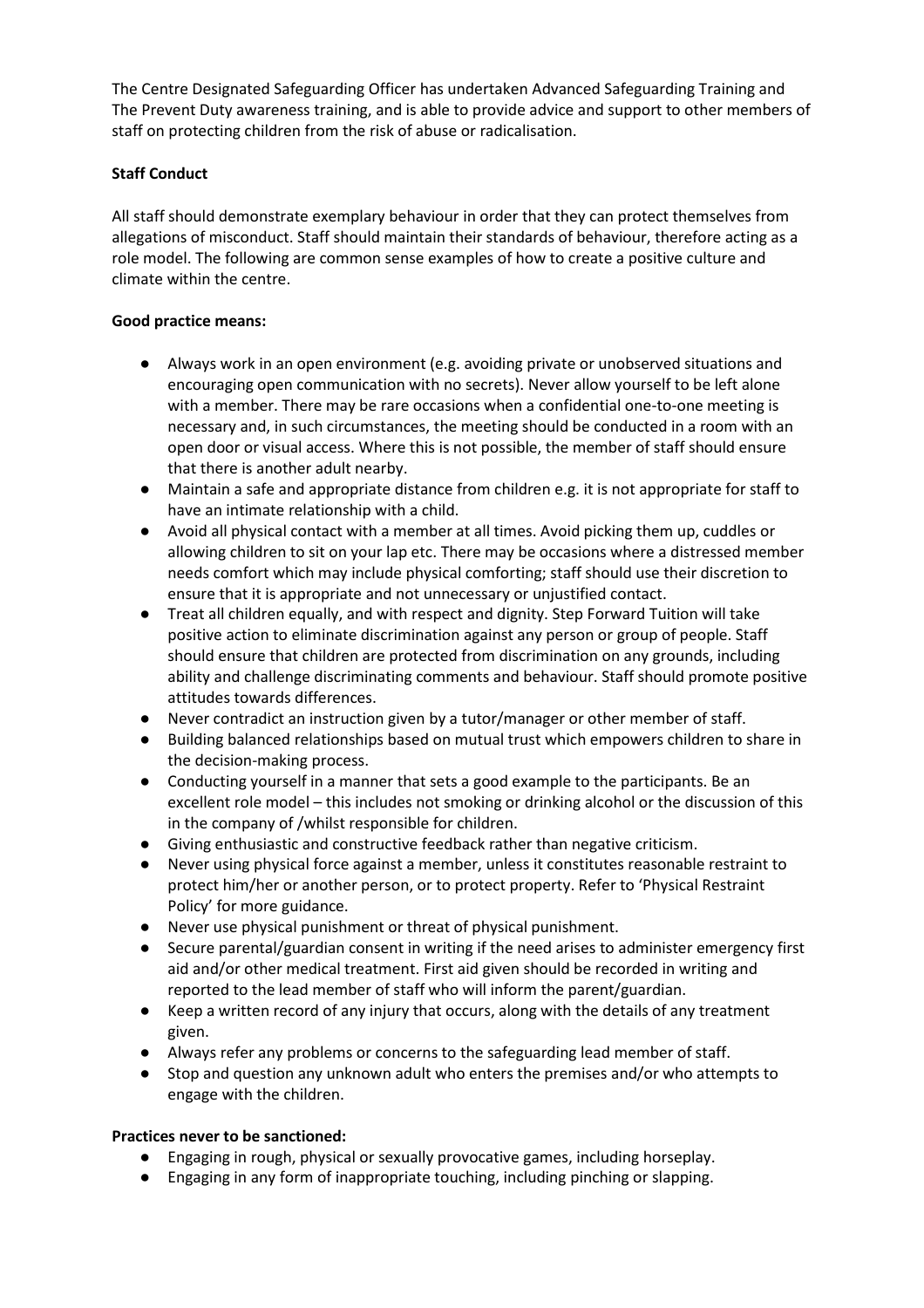- Children's inappropriate use of language and/or behaviour. This should always be challenged.
- Making sexually suggestive comments to a child.
- Reducing a child to tears as a form of control.
- Allegations made by a child to go unchallenged, unrecorded or not acted upon.
- Do things of a personal nature for children or disabled adults that they can do for themselves

# *Challenging behaviour: 'Bad' behaviour is often a response to a situation, or a way to seek attention. If children are occupied, there will be less of a need to seek attention and less of a chance for boredom to set in*.

The following guidelines can be used to deal with challenging behaviour constructively:

- Be aware of what unacceptable behaviour is. Ask your lead member of staff if you are unsure.
- Explain to children why certain behaviour is unacceptable. This makes children feel responsible for their behaviour and they are less likely to repeat it.
- Make sure it is the behaviour that is punished and not the person. Always avoid labelling someone as 'bad'.
- If appropriate, ignore the bad behaviour for a while a child may only be attention seeking. Give extra attention and praise for positive behaviour to discourage 'bad' behaviour.

*It may be sometimes necessary for staff to do things of a personal nature for children, particularly if they are young or disabled. These tasks should be carried out with the full understanding and consent of the parents/guardians. There is a need to be responsive to a person's reactions. If a person is fully dependant on you, talk with him/her about what you are doing and give choices where possible – particularly if you are involved in dressing or undressing of outer clothing, or where there is physical contact, lifting, or assisting a child to carry out particular activities. Avoid taking on the responsibility for tasks which you are not appropriately trained.* 

# **Use of photographic/filming equipment**

When registering their child as a Step Forward Tuition member, written consent to take and use images of children, using authorised company devices, is offered as an option and obtained from parents/guardians on the Registration form. Parents/guardians will be made aware of when, where and how the images may be used in order to give their informed consent. This includes information regarding use of images e.g. in print, multimedia, broadcast; for what purpose e.g. promotion, publicity, evaluation, audit, review; and where possible an indication of who the audience will be e.g. the general public, the participating children and their families, other organisations and institutions. Step Forward Tuition will never disclose the full name or other personal details of the child without the parent/guardian's separate written consent. Parents/guardians are not permitted to take photographs or videos unless it is of their own child, and no other children feature in the background.

#### **Use of mobile phones**

Staff and children are not permitted to use personal mobile phones whilst in the centre. These should be switched off or silent during working hours or attendance for sessions and stored in a bag or in the centre office. Step Forward Tuition cannot accept liability for the loss or damage of personal property. Personal mobile phones and other personal devices must never be used to take photographs of any of the children.

#### **E-security: Use of computers and access to the Internet**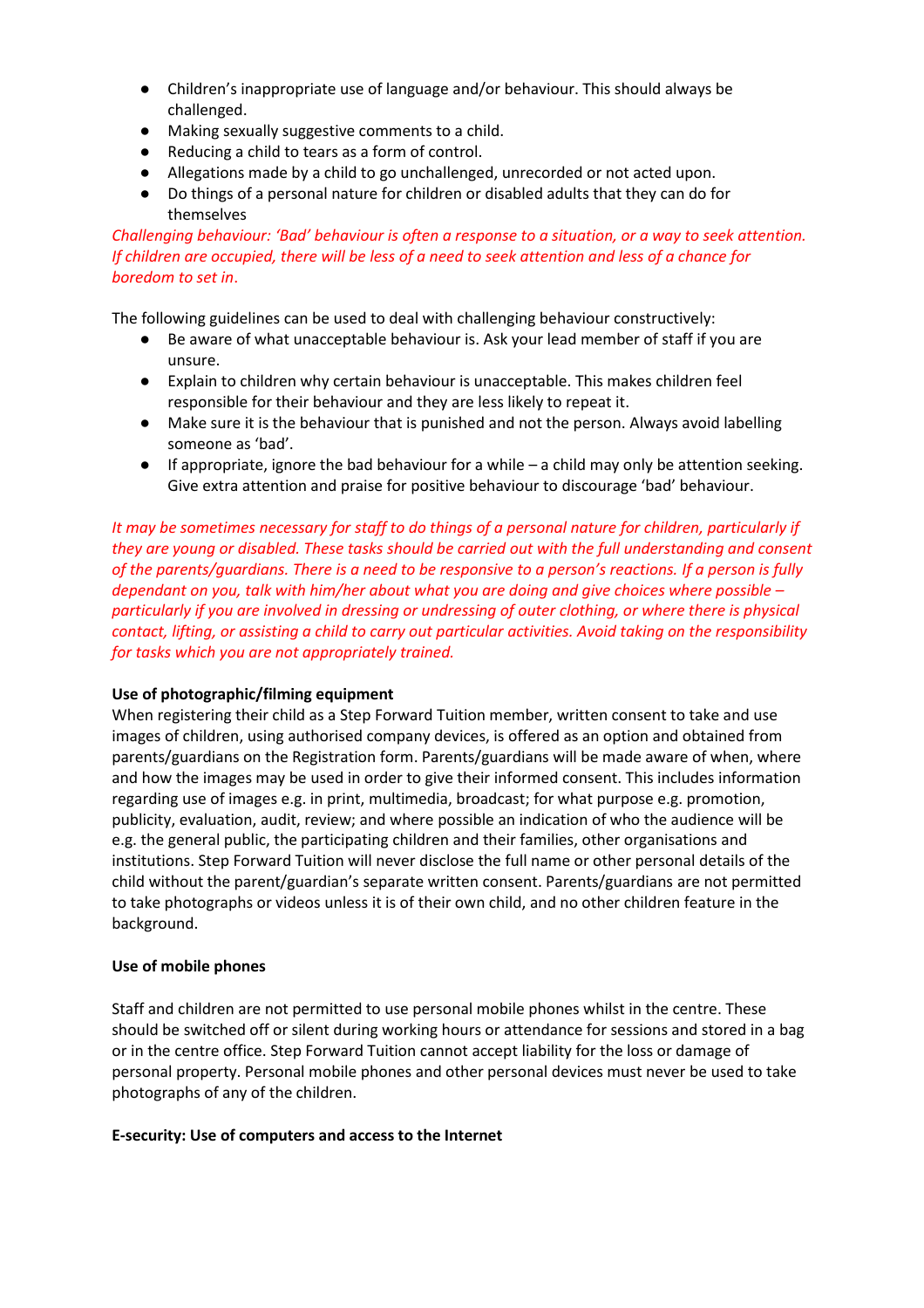Children have supervised access to computers throughout the centre. Strict controls are placed on access to websites. Step Forward Tuition has a firewall which prevents access to unsuitable sites or images. Fire walls are regularly updated.

### **SAFEGUARDING PROCEDURES**

Step Forward Tuition follows the procedures set out by Local Safeguarding Children Boards and takes account of guidance issued by the Department for Education and Skills to ensure:

- 1. All staff, visitors, parents/guardians and children who step through the centre gate must sign in and out with their full name and the time, so everyone is accounted for at all times for both fire and safeguarding regulations. Records must be written in pen for permanency.
- 2. Visitors, including parents/guardians, must be supervised by a fully trained and vetted member of staff at all times.
- 3. Staff or visitors with a criminal conviction or pending criminal investigation, in relation to children or sexual assault, will not be allowed access to the premises.
- 4. The Centre Manager has received appropriate training and support to take on the role as Designated Safeguarding Officer for their members, family and staff team.
- 5. Every member of staff (including temporary) know the names and roles of the staff responsible for safeguarding.
- 6. All staff understand their responsibilities in being alert to the signs and symptoms of abuse, and for referring any concerns to the designated senior person responsible for safeguarding.
- 7. That parents/guardians understand the responsibility placed on the setting and staff for safeguarding, by setting out its obligations in the settings Policies & Procedures.
- 8. Keep written records of concerns about children, even where there is no need to refer the matter immediately.
- 9. Develop and then follow procedures where an allegation is made against a member of staff.
- 10. Ensure safe recruitment practices are always followed.

# **SAFEGUARDING DISCLOSURES**

**CHILD ABUSE:** A term to describe a range of ways in which people, usually adults, harm children. Often the adult is a person who is known and trusted by the child.

**CHILD ABUSE IS NEGLECT, PHYSICAL INJURY, SEXUAL ABUSE OR EMOTIONAL ABUSE** inflicted or knowingly not prevented, which cause significant harm or death.

# **Awareness of actual or likely occurrence of abuse**

There are several ways in which abuse can become apparent:

#### NSPCC (1999)

- A child discloses abuse.
- Someone else discloses that a child has told him/her or that he/she strongly believes a child has been or is being abused.
- A child may show signs of physical injury for which there appears to be no satisfactory explanation.
- A child's behaviour may indicate that it is likely he/she is being abused.
- A member of staff's behaviour or in the way in which he/she relates to a child causes concern.

#### **Issues of Disclosure**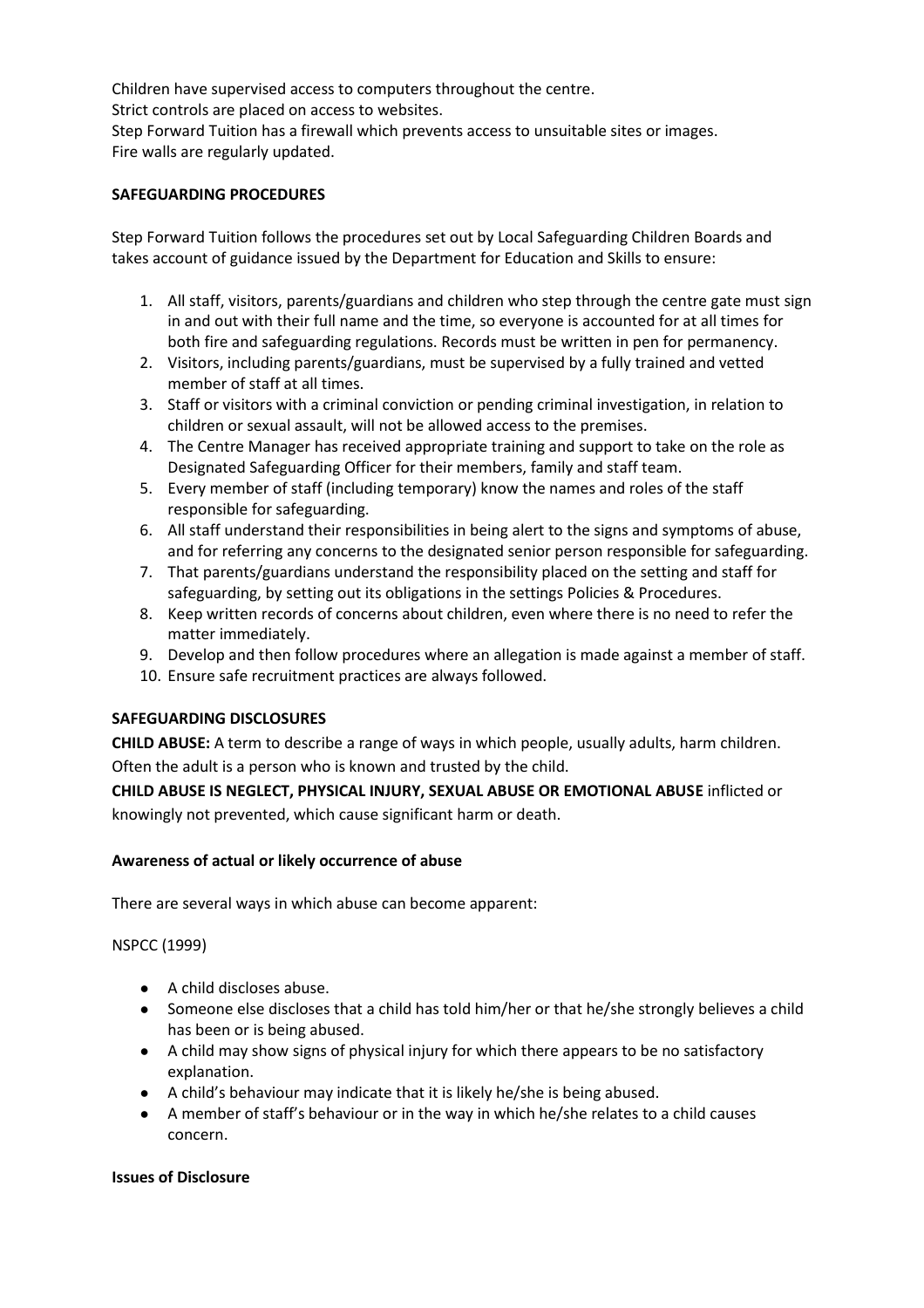Becoming aware of abuse can cause a multitude of emotional reactions, which are personal to each individual. Whatever the reaction and however the abuse has become apparent, actual or suspected, it must be reported in the correct manner according to the procedure outlined in this document. Even if the truth of the disclosure is uncertain – an appropriate response must be made.

A response in accordance with the procedure outlined here will be supported by the lead member of staff.

### **Responsibility**

Staff made aware of suspicions, allegations or actual abuse, are responsible to take the appropriate action according to this procedure.

- The primary responsibility of the person who first suspects or who is told of abuse is to report it to the lead member of staff, and to ensure that their concern is taken seriously whilst adhering to the dos and don'ts below.
- It is not for staff to decide whether a suspicion or allegation is true.
- Staff should never try to deal with a suspicion, allegation or actual incident of abuse by him/herself.
- The safeguarding lead will take responsibility for dealing with allegations or suspicions of abuse, and liaising with appropriate authorities.

#### **What to do upon suspicion or disclosure of abuse**

There are some basic principles in reacting to suspicions, allegations, and/or disclosures.

| What to do                                                                                                                                                | What not to do                                                                                                                 |
|-----------------------------------------------------------------------------------------------------------------------------------------------------------|--------------------------------------------------------------------------------------------------------------------------------|
| Stay calm, provide a safe, private environment.                                                                                                           | Ignore the situation.                                                                                                          |
| Take the time to give your full attention; listen, hear, be<br>supportive and show you believe them.                                                      | Panic or over-react. It is extremely unlikely<br>that the child is in immediate danger.                                        |
| Establish the facts and clarify the<br>situation/circumstances. Encourage the child to tell you<br>as much as they feel comfortable to tell you. Let them | Make assumptions. Don't paraphrase or<br>offer alternative explanations.                                                       |
| use their own words.                                                                                                                                      | Ask leading questions, or put words in<br>their mouth, this could influence what                                               |
| Try to distinguish if this was a behaviour management<br>incident or something more serious, but do not accuse                                            | they say and lead to a false statement.                                                                                        |
| the child of doing anything wrong, or deserving what<br>happened.                                                                                         | Push the child if they do not wish to<br>discuss it. Heavily questioning the child<br>may affect how the child's disclosure is |
| Use open questions i.e. "Can you tell me more about<br>what happened?" Describe, Explain                                                                  | received at a later date.                                                                                                      |
| Give time to the person to say what they want, try not to This can cause further distress.<br>interrupt.                                                  | Make a child repeat a story unnecessarily.                                                                                     |
| Reassure and explain that they have done the right thing that everything will be ok, you cannot<br>in telling someone.                                    | Promise confidentiality to keep secrets or<br>guarantee this.                                                                  |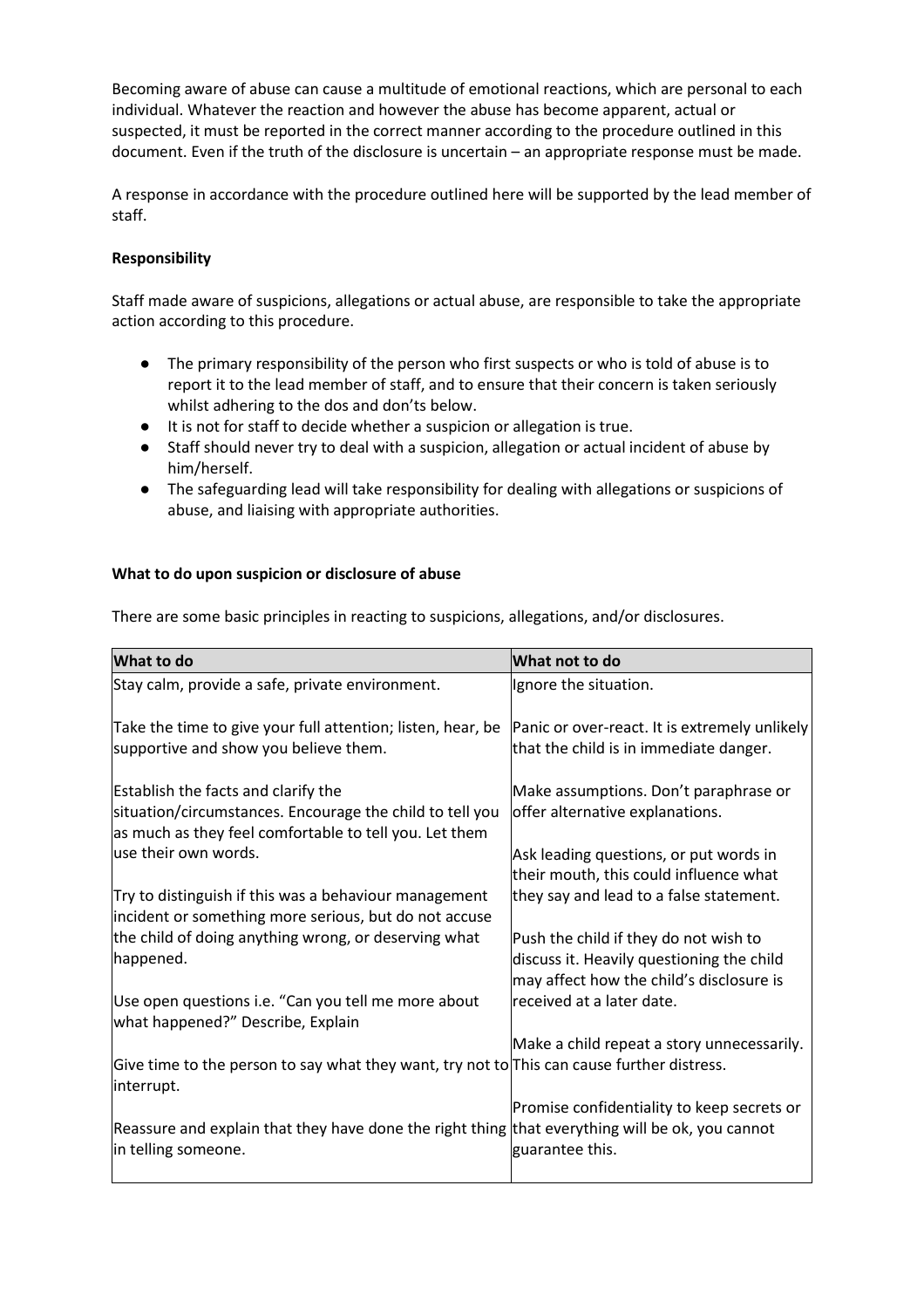| Explain that only those professionals who need to know<br>will be informed.                                 | Try to deal with it by yourself, it is not your<br>role to counsel the child or investigate                             |
|-------------------------------------------------------------------------------------------------------------|-------------------------------------------------------------------------------------------------------------------------|
| Act immediately in accordance with the procedure in<br>this policy.                                         | their claims. Always contact a senior staff<br>member for support.                                                      |
| Record in writing asap as verbatim as possible what they alleged abuser. Always remain impartial.<br>lsaid. | Make negative comments about the                                                                                        |
| Report to the lead member of staff in your team.<br>Complete an Incident Report                             | Gossip with colleagues about what has<br>been said to you. Only discuss with senior<br>lstaff that need to be informed. |
| Consider if it is safe and appropriate for the child to go<br>home, or if this may put the child at risk.   |                                                                                                                         |

# **Reporting suspected, alleged, or actual incidents of abuse**

It may sometimes be difficult to accept that something has been disclosed in confidence by a child or anyone else. But the welfare of a child must be paramount, and you therefore have a duty to report suspicions, allegations or actual incidents to the designated member of staff.

Information should be reported if you have concerns that a child may be suffering harm or at risk from abuse, even if you are unsure about your suspicions.

Once this initial report has been made, the lead member of staff will consult with the relevant statutory agencies within 24 hours, or immediately if the child is in immediate danger. You may or may not be required to discuss your concern/disclosure with the parent/guardian if they are the alleged abuser, according to your local Children's Social Care procedures. If the parent/guardian is not the named abuser, then ensure they are informed straight away.

Your local contacts are displayed on the Emergency Numbers Poster in the centre's office. These include:

### **Local Children's Social Care Safeguarding Team & Out of Hours Emergency Duty Team Safeguarding Children's Board/ MASH - Multi Agency Safeguarding Hub NSPCC Child Protection Help Line**

The following information may be required:

- Staff name, address, telephone number, position/role within the setting.
- As many details about the child as possible, e.g. name, DOB, address, home telephone number, school, home environment.
- What the reasons are for making a referral, e.g. suspicion, allegations, disclosure what has been said, giving details of times and dates and the child's emotional state, or what the child has said in response to the suspicions/concerns. Make a clear distinction between what is fact, opinion and hearsay.
- What action has been taken so far.
- Where possible, a referral to Children's Social Care should be confirmed in writing within 24 hours. Ensure you obtain the name of the services worker, and a case number to be recorded on the Incident Report.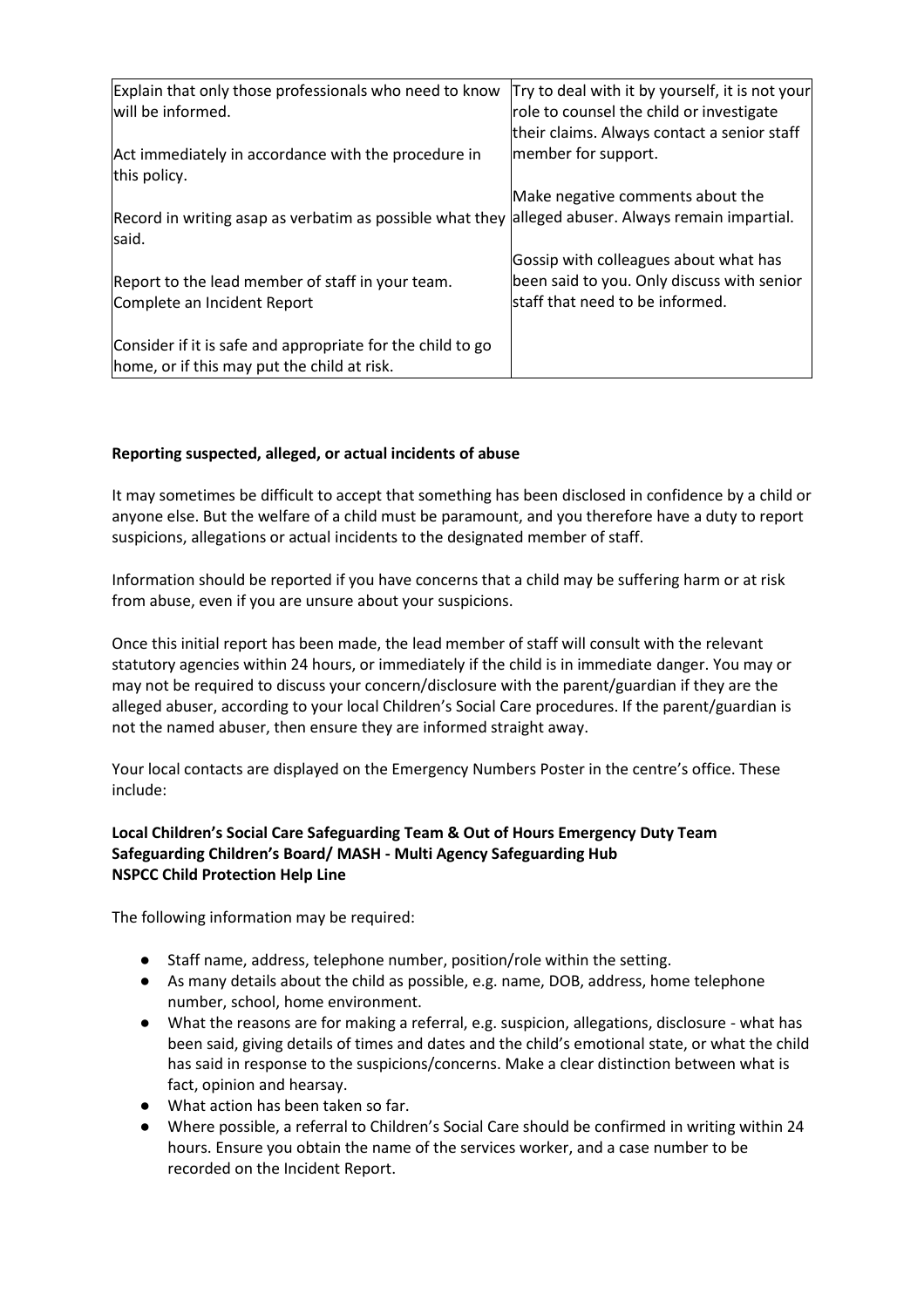● The relevant statutory agency will then give instructions as to what to do next and take the responsibility for further action.

### **Statutory safeguarding procedures**

What happens next is entirely up to the relevant statutory agency, usually Children's Social Care.

Enough information passed onto the agency may lead to the suspicion, allegation or actual incident, being dealt with quickly with few complications, or it may lead to thorough checks with several other organisations.

A safeguarding conference involves as many people as possible, (including the parents/guardian and sometimes the child as well), who discuss the issues that have been raised in the suspicions, allegation or actual abuse that has been reported and investigated. Decisions about what will happen next are made at the conference.

Quite often, the initial person who has made the report may not be contacted again unless further information is required. It is not usual practice for the relevant statutory agency to inform of developments in an investigation. However, if you feel not enough action has been taken, and the child is still at risk, concerns should be reported again, or the NSPCC Child Protection Help Line contacted for advice. If staff have not heard back, they should follow up within 7 days to ensure it has been actioned.

### **Recording suspected or actual incidents**

No matter what happens to a suspicion, allegation or actual incident of abuse, (regardless of whether it is processed through a statutory agency or not), all details must be recorded.

Important information to record includes:

- The date and time of disclosure, suspicion, allegation or actual abuse incident.
- Details given to you about the above, e.g. date and time of when things occurred.
- Any indication of the parties involved.
- Details of the action that you and the setting have taken.
- Details of reporting on, e.g. who to (statutory agency) and when.
- Signature of staff reporting
- Signature of witnesses (if applicable)
- Signature of parent/guardian if permitted to inform we would not seek a signature from a parent/guardian if a disclosure was made directly about them.

If for any reason it is decided not to consult with a relevant statutory agency, a full explanation of why must be documented.

Recording must be factual, that is no reference made to subjective opinions. Records should always be made in pen, so they cannot be edited or erased.

Records should be kept completely confidential and secure and only shared with those who need to know about the suspicion, allegation or actual incident of abuse.

Incidents should be reported to the Head Office Designated Safeguarding Officer (Head of Ofsted & Safeguarding) to be recorded on the company's Central Incident Record file.